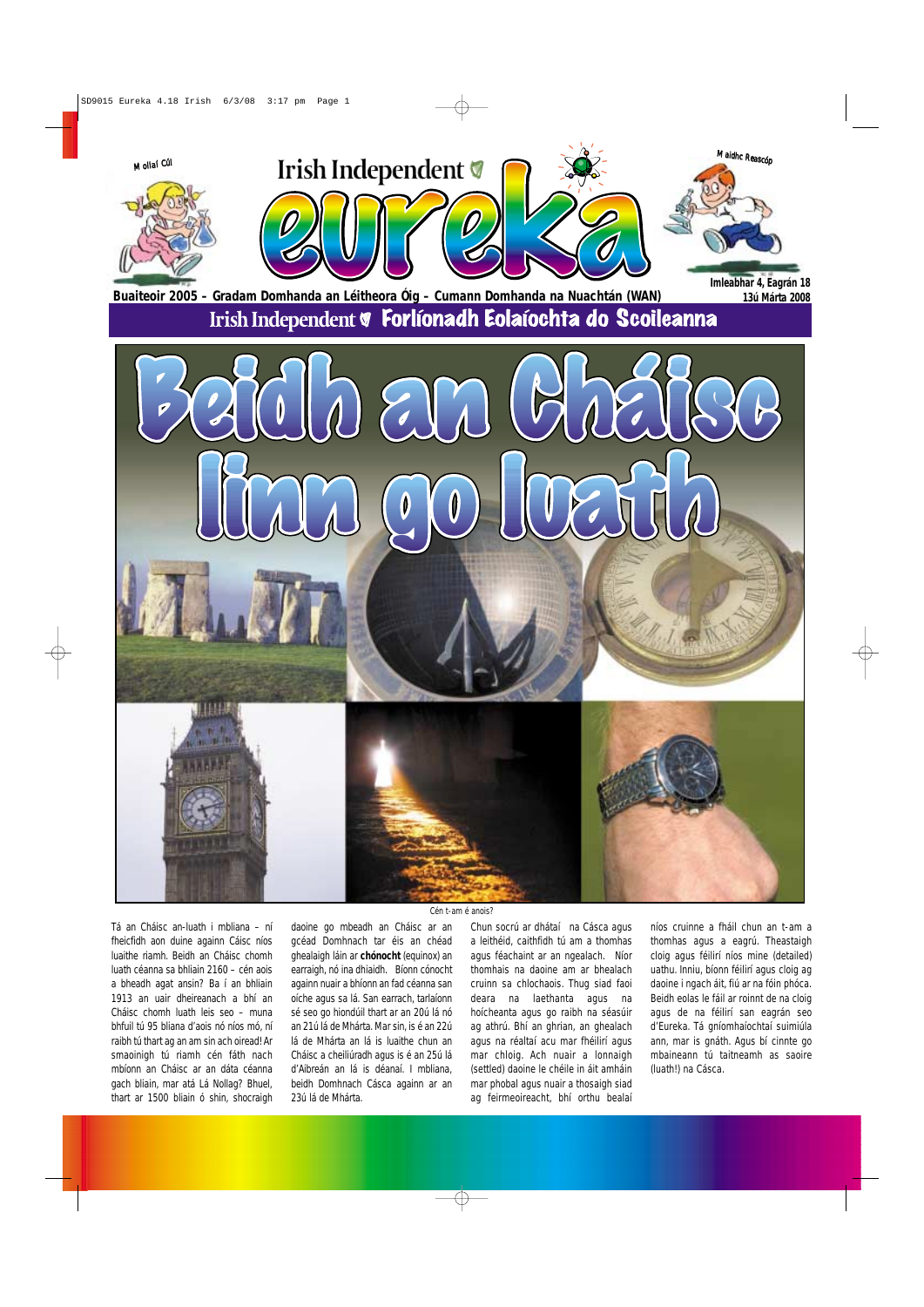Tháinig forbairt ar an tsibhialtacht (civilization developed) go luath sna ceantair sin ar domhan ina raibh a lán gréine agus uisce. Ní haon ionadh mar sin gur úsáid na cloig luatha an ghrian agus na scáthanna (shadows) chun an t-am a thaispeáint, agus freisin, go raibh **cloig uisce** in úsáid. Inniu, ní bheimis sásta le cloig mar seo ach tá roinnt de na **cloig ghréine**, cloig scátha agus cloig uisce an-chruinn ar fad.

## Cloig <u>Déan bata</u> scátha agus úsáid é chun an t-am a léamh

D'airg na hÉigiptigh ársa na **cloig scátha** thart ar 4000 bliain ó shin. Taispeánann an pictiúr duit an chosúlacht a bhí orthu. Chaith an barra trasna scáth ar an mbarra fada agus is ón scáth seo a léigh daoine an t-am. Thóg na hÉigiptigh colúin arda cloiche nó túir – **oibiliscí** – a chaith scáth freisin. Nuair a d'fhéach siad ar scáth na hoibilisce, bhí siad in ann meán lae a aithint. Ar an mbealach seo, roinn na hÉigiptigh an lá ina dhá leath. Níos déanaí, chuir siad marcanna thart ar bhun na hoibilisce a thaispeáin rannta (divisions) breise i rith an lae. Tá na rannta seo cosúil le huaireanta an chloig a bhíonn againn. Bain triail as an gcéad ghníomhaíocht eile chun an smaoineamh seo a thástáil.





### Colombalocht

**Freagraí ar na ceisteanna faoi bhlianta bisigh (leath. 4)** Blianta Bisigh. 2008, 2400, 1992, 2108, 2124 Gnáthbhlianta. 1800, 1900, 2100, 1998, 2014,1914,1997

#### **BUNÁBHAIR:**

- **\*** Slat 50cm nó 1m
- **\*** Rud éigin ina seasfaidh an bata m.sh., pota gainimh fhliuch, marla nó cré.
- **\*** Miosúr
- **\*** Bileog mhór pháipéir
- **\*** Peann luaidhe
- **\*** Rialóir
- **\*** Clog aláraim (más mian leat)

#### **TREORACHA:**

- 1. Cuir an tslat ina seasamh caol díreach sa ghaineamh nó sa mharla.
- 2. Roghnaigh áit oiriúnach don tástáil. Leid: ná cuir í in aice le rud eile a chaitheann scáth. Ná cuir í in áit inar féidir í a leagan.
- 3. Cuir bileog mhór pháipéir faoin bpota sa chaoi go dtiteann an scáth uirthi i gcónaí.
- 4. Socraigh an clog aláraim nó iarr ar dhuine cur i gcuimhne duit go rialta féachaint ar an tástáil.
- 5. Gach uair an chloig nó pé méid ama a shocraíonn tú, tomhais agus taifead fad an scátha.
- 



6. Taispeáin go cruinn treo an scátha ar an mbileog freisin. Má tá an tslat gearr go leor, agus má tá an páipéar mór go leor, d'fhéadfá fad an scátha a mharcáil freisin.

#### **SMAOINIGH AIR SEO:**

Cad a thug tú faoi deara faoi shuíomh (position) an scátha? Cad a thug tú faoi deara faoi fhad an scátha? Dá dtógfá an páipéar marcáilte agus an tslat amach lá grianmhar eile, an bhféadfá an t-am a léamh leo?

Pléigh na rudaí seo le do mhúinteoir.

Caithfidh tú an tástáil seo a dhéanamh lá grianmhar. Cuir an bata in áit nach gcuirfidh aon duine nó rud isteach air.

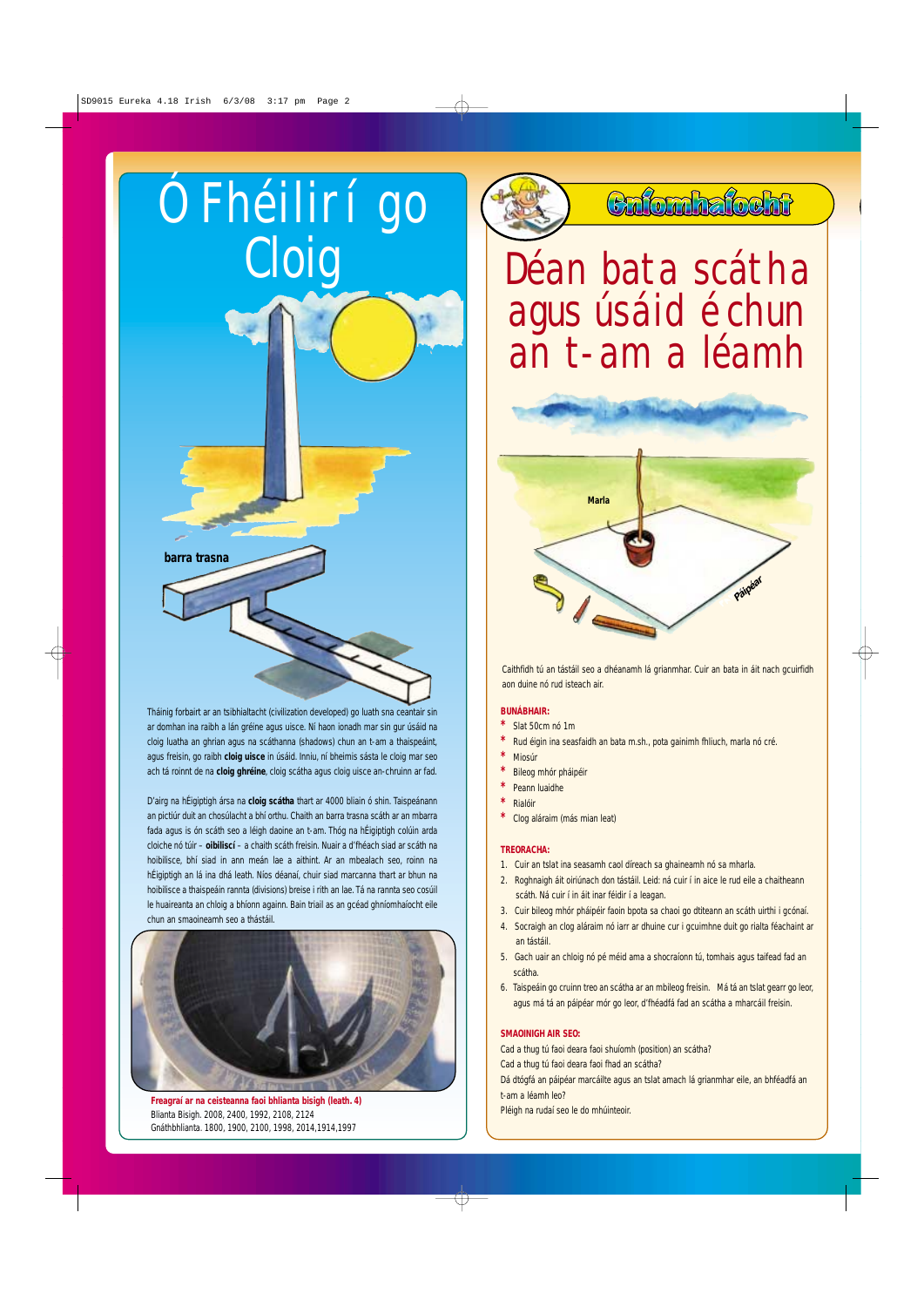# Clog uisce



#### **BUNÁBHAIR:**

- **\*** Coimeádáin thrédhearcacha phlaisteacha m.sh., cupáin phlaisteacha nó coimeadáin bhainne
- **\*** Marcóir
- Tairní chun poill a chur sa phlaisteach (tairní ar fhaid éagsúla)
- **\*** Crúiscín tomhais
- Uisce (má chuireann tú cúpla braon dath bia isteach, beidh sé níos éasca é a fheiceáil)
- **\*** Tráidirí nó buicéid chun an t-uisce a bhailiú
- Stopuaireadóirí nó cloig
- **\*** Slata méadair
- **\*** Tonnadóir (funnel) (más mian leat)

#### **TREORACHA:**

- 1. Cuir marcanna ar thaobh an choimeádáin le marcóir.
- 2. Cuir poll i mbun an choimeádáin.
- 3. Cuir dhá shlat mhéadair i gcothromaíocht (balancing) idir dhá chathaoir nó dhá bhord. Cuir an coimeádán ar na slata. Bí cinnte nach bhfuil aon rud sa bhealach ar an bpoll. Féach ar an léaráid.
- 4. Cuir buicéad faoin gcoimeádán chun an t-uisce a bhailiú.
- 5. **Tuar** an méid ama a thógfaidh sé ar an uisce titim ó mharc amháin go dtí an chéad mharc eile ar an gclog. **Taifead** do thuar ar thábla cosúil leis an gceann seo.

- 6. Líon an coimeádán le huisce go dtí an marc is airde.
- 7. **Tomhais** an t-am a thógann sé ar an uisce ísliú ón marc is airde go dtí an chéad cheann eile ar an gclog. **Taifead** na torthaí.
- 8. Déan trialacha éagsúla leis an gclog chun am a thomhas.

#### **SMAOINIGH AIR SEO:**

Cad a tharlaíonn má bhíonn na marcanna níos faide ó chéile? Cad a tharlaíonn má bhíonn an poll níos mó? An féidir leat an chlog a dhéanamh níos beaichte (precise) sa chaoi go n-amaíonn sí nóiméad amháin go cruinn? An féidir leat an chlog a dhéanamh níos beaichte sa chaoi go n-amaíonn sí cúig nóiméad go cruinn?

#### **BUNÁBHAIR:**

- **\*** Rialóir
- **\*** Bord
- **\*** Leabhair
- **Marla i gcruth liathróide**
- **\*** Corda/sreangán
- **\*** Siosúr
- **Uaineadóir m.sh., clog nó uaireadóir le** snáthaid na soicindí

#### **TREORACHA:**

- 1. Cuir an rialóir ar an mbord. Bíodh 15cm den rialóir ag gobadh amach thar thaobh an bhoird.
- 2. Cuir na leabhair ar an rialóir chun é a choinneáil socair.
- 3. Ceangail bun an chorda leis an liathróid marla.
- 4. Ceangail barr an chorda leis an rialóir.
- 5. Tarraing an luascadán siar thart ar 10cm.
- 6. Cé chomh minic agus a luascfaidh sé i 10 soicind? **Tuar.**
- 7. Scaoil uait an luascadán agus comhair cé chomh minic agus a luascann sé.
- 
- 8. Anois, tarraing an luascadán siar thart ar 5cm.
- 9. Cé chomh minic agus a luascfaidh sé anois i 10 soicind? **Tuar.**
- 10. Scaoil uait an luascadán agus comhair cé chomh minic agus a luascann sé. An raibh an ceart agat?
- 11. Déan an tástáil trí huaire. Cén tábhacht a bhaineann le tástáil a dhéanamh arís agus arís eile?

#### **DÚSHLÁIN BHREISE**

An bhfaighfeá toradh difriúil dá mbeadh meáchan níos troime ag bun an luascadáin? An bhfaighfeá toradh difriúil dá mbeadh an corda níos faide?

### Cloig fadó

### Conas a oibríonn luascadán?

Ar ndóigh, ní oibríonn cloig ghréine ná cloig scátha i rith na hoíche nó má bhíonn an lá scamallach. Mar sin, thosaigh daoine ag úsáid rud eile a bhí le fáil go flúirseach – uisce. Sa chlog uisce, taispeánann na hathruithe i leibhéal an uisce an méid ama atá imithe thart. Féach conas a oibríonn sé sa chéad ghníomhaíocht eile.

D'éirigh go maith le cloig uisce agus le cloig ghréine sna haeráidí (climates) ina raibh teas agus a lán gréine. Ach in áiteanna eile a bhí níos fuaire, Éire, mar shampla, ní raibh cloig ghréine an-úsáideach. Nuair a d'éirigh sé an-fhuar i rith an gheimhridh, reoigh na cloig uisce agus níor oibrigh siad. D'úsáid a lán daoine cloig choinnle agus orláistí (hourglasses) cosúil leis na cinn sa phictiúir. Pléigh le do mhúinteoir conas a d'oibrigh siad.

De réir a chéile, thosaigh eolaithe ag dearadh clog meicniúil (mechanical). Sa bhliain 1657 rinne siad an chéad chlog ina raibh **luascadán** (pendulum). Ní raibh aon chlog eile chomh cruinn leis go dtí sin. Taobh istigh den chlog seo, luascann luascadán ar aghaidh agus ar gcúl le buille (beat) buan cothrom. Casann an ghluaiseacht rialta seo rothaí a rialaíonn snáthaidí (hands) an chloig. Ba é an t-eolaí cáiliúil Galileo a fuair amach go luascann luascadán ar aghaidh agus ar gcúl le buille buan cothrom. Sa chéad ghníomhaíocht eile, beidh seans agat fáil amach faoi luascadáin, díreach mar a rinne Galileo.

### Cafonhafocht

### **AIRE: Iarr ar dhuine fásta cabhrú leat na tairní a úsáid.**

| <b>ÍSLÍONN AN T-UISCE</b> | AN T-AM A THUAR MÉ | AN T-AM A THOMHAIS MÉ |
|---------------------------|--------------------|-----------------------|
| <b>MARC AMHÁIN</b>        |                    |                       |
| DHÁ MHARC                 |                    |                       |
| TRÍ MHARC                 |                    |                       |

#### **CEITHRE MHARC**

Calonhalocht